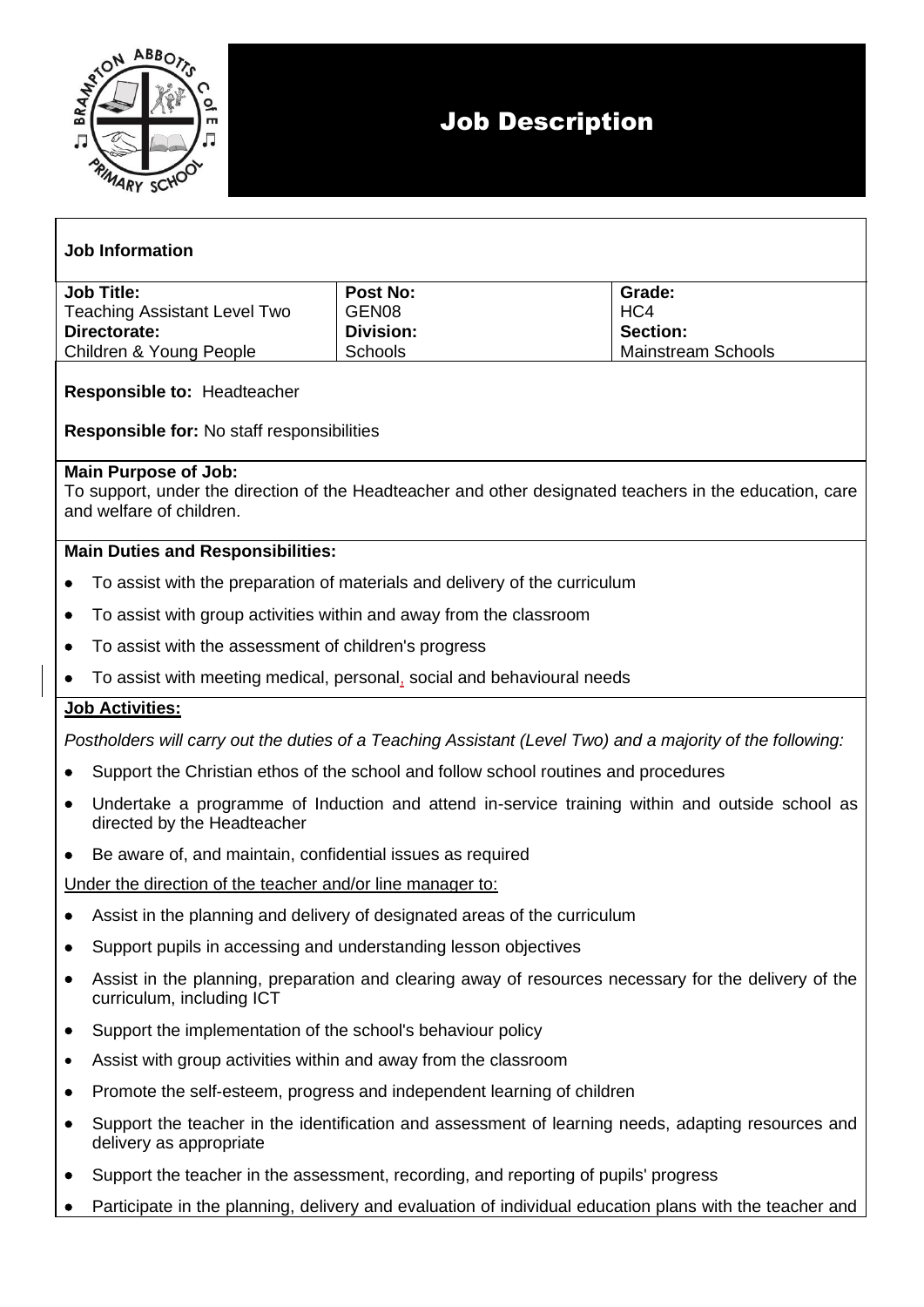SEN Co-ordinator

- Provide regular feedback to the teacher and, where relevant, the SENCO on the participation and progress of pupils
- Contribute to reviews of children's progress as required
- Facilitate the inclusion of children with special educational needs and their access to the curriculum.
- Support, as directed, links between home and school
- Liaise, as directed, with other professionals to support children's needs
- Assist with the movement of pupils around the building and surrounding areas and with activities away from the classroom within and outside lesson time.
- Participate in general school activities including assembly, break and lunch-time activities, sports day, school visits etc. as required.
- Be aware of and promote children's general welfare and follow the school's health and safety procedures.
- Assist with the preparation and mounting of display materials
- Carry out other duties as directed by the Headteacher
- To undertake designated administrative and clerical tasks, in order to support teaching and learning.
- Undergo review of duties and responsibilities according to the school's schedule.

*This Job Description covers the main duties and responsibilities of the job. Other activities commensurate with this Job Description may from time to time be undertaken by the Job Holder.*

| Date Job Description reviewed: | January 2022           |
|--------------------------------|------------------------|
| Headteacher Name:              | Headteacher Signature: |
|                                |                        |
|                                |                        |
|                                | Date: 11.1.22          |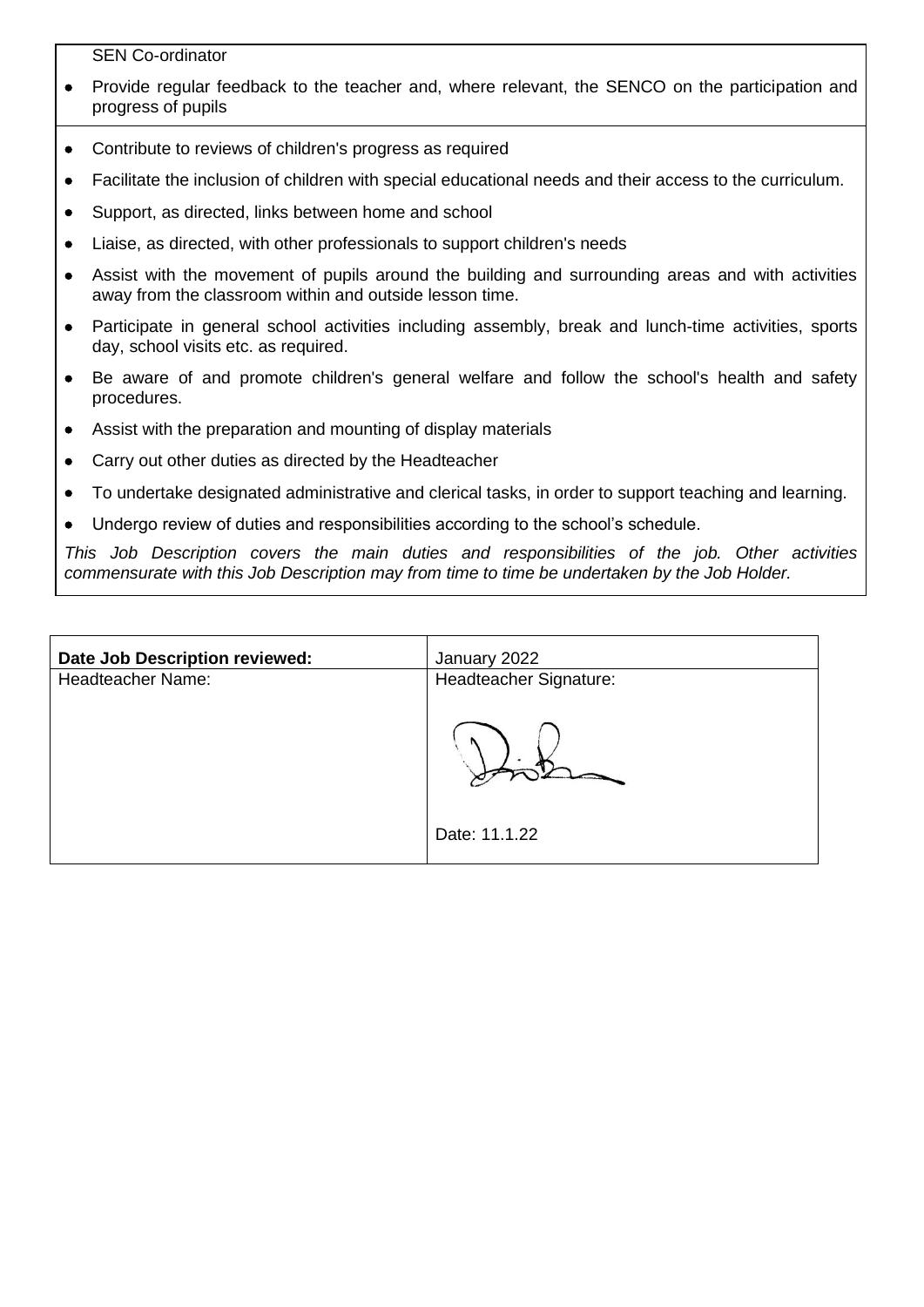

# **PERSON SPECIFICATION**

| <b>Job Information:</b>                               |                                                                                                                                                                     |                                                                 |  |  |  |
|-------------------------------------------------------|---------------------------------------------------------------------------------------------------------------------------------------------------------------------|-----------------------------------------------------------------|--|--|--|
| All information to be as shown on organisation chart. |                                                                                                                                                                     |                                                                 |  |  |  |
| Job Title:                                            | Post No:                                                                                                                                                            | Grade:                                                          |  |  |  |
| <b>Teaching Assistant Level Two</b>                   | GEN <sub>08</sub>                                                                                                                                                   | HC4                                                             |  |  |  |
| Directorate:<br>Children & Young People               | Division:<br>Schools                                                                                                                                                | Section:<br><b>Mainstream Schools</b>                           |  |  |  |
|                                                       |                                                                                                                                                                     | <b>Method of</b>                                                |  |  |  |
|                                                       | <b>Essential</b>                                                                                                                                                    | <b>Assessment</b><br>(AF: Application<br>Form, I:<br>Interview) |  |  |  |
| <b>Experience</b>                                     | Experience of working as a Level 1 Teaching<br>Assistant in a mainstream school (or equivalent<br>experience of working with children in an educational<br>setting) | AF, I                                                           |  |  |  |
| <b>Skills and Abilities</b>                           | Good team worker.                                                                                                                                                   | AF, I                                                           |  |  |  |
|                                                       | The ability and willingness to work flexibly within the<br>school.                                                                                                  |                                                                 |  |  |  |
|                                                       | A calm but authoritative manner with pupils.                                                                                                                        |                                                                 |  |  |  |
|                                                       | The ability to relate well to pupils, parents and staff.                                                                                                            |                                                                 |  |  |  |
|                                                       | Knowledge of the KS1 curriculum and the principles of<br>inclusion                                                                                                  |                                                                 |  |  |  |
|                                                       | The ability to develop high quality learning resources,<br>under the direction of the teacher.                                                                      |                                                                 |  |  |  |
|                                                       | The ability to accurately record and report on pupils'<br>progress.                                                                                                 |                                                                 |  |  |  |
|                                                       | The ability to follow and apply the teacher's<br>instructions and clearly explain these to pupils.                                                                  |                                                                 |  |  |  |
|                                                       | The ability to see the funny side of things!                                                                                                                        |                                                                 |  |  |  |
|                                                       | Able to use ICT or willingness to learn on the job                                                                                                                  |                                                                 |  |  |  |
| <b>Qualifications and</b><br><b>Training</b>          | Certificate in Learning Support (or an equivalent<br>qualification).                                                                                                | AF, I                                                           |  |  |  |
|                                                       | Willingness to undertake further training, as<br>appropriate.                                                                                                       |                                                                 |  |  |  |